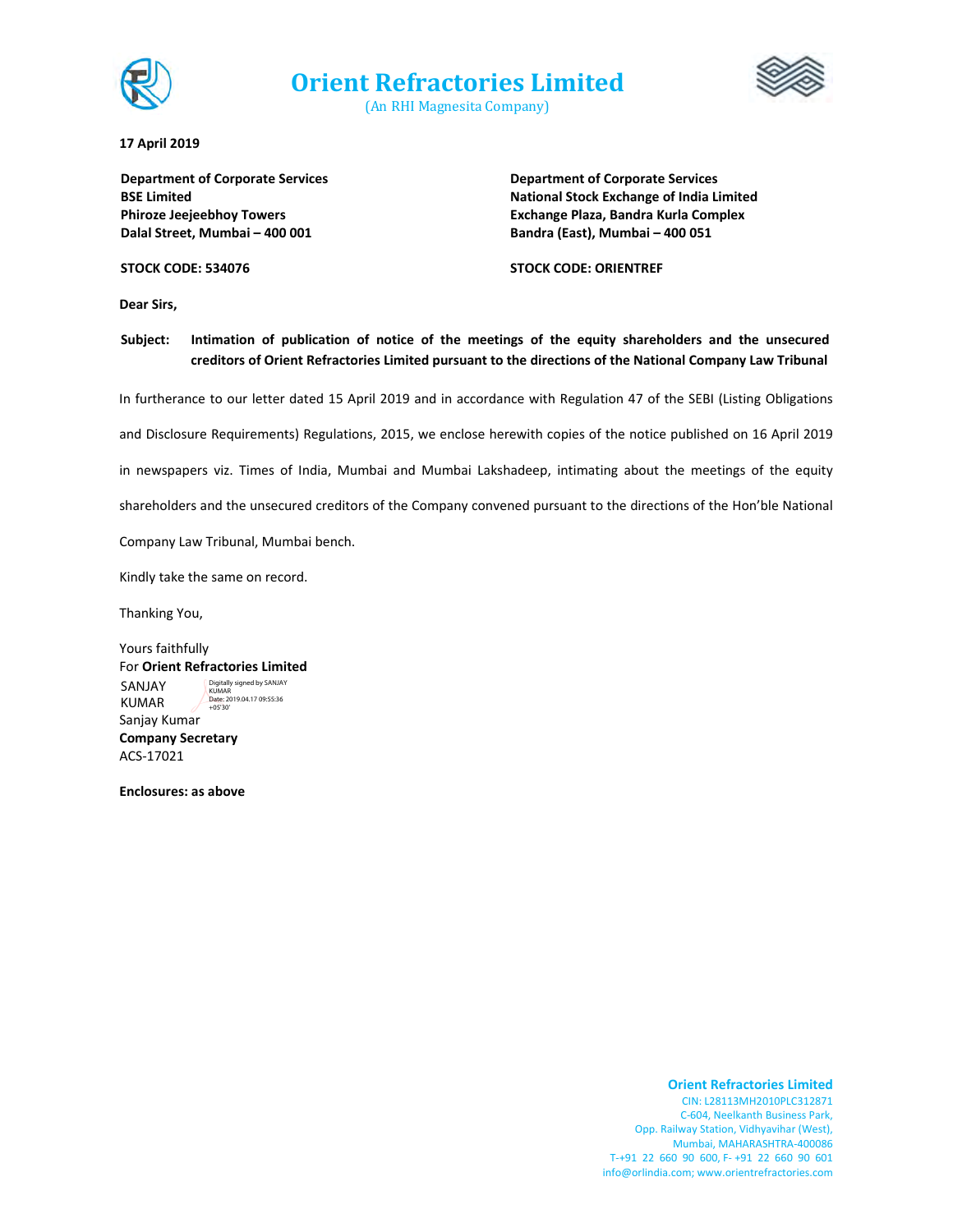# **TIMES SPORT**

FORM NO. CAA. 2 [Pursuant to Section 230(3) and rules 6 and 7)] Company Petition No. 1556 of 2018 **Orient Refractories Limited** (Applicant Company) Notice and Advertisement of notices of the meetings of members and unsecured creditors Notice is hereby given that by an order dated 29 March 2019, the Mumbai Bench of the National Company Law Tribunal (the "Tribunal") has directed separate meetings to be held of the equity shareholders and the unsecured creditors of Orient Refractories<br>Limited for the purpose of considering and, if thought fit, approving with or without modification(s), the arrangement embodied in the Composite Scheme of Amalgamation of RHI India Private Limited, RHI Clasil Private Limited, Orient Refractories Limited and their respective members (the "Scheme"). In pursuance of the said order and as directed therein, further notice is hereby given that separate meetings of the members and the unsecured creditors of the said Applicant Company will be held as under, at which time and place the members and the unsecured creditors are requested to attend. Sr. No. Class of meetings | Date of meetings | Time (IST) | Place of meetings 1. Equity shareholders Friday, 12 noon Kohinoor Continental.  $2.$ Unsecured creditors 17 May 2019 6:00 p.m. Andheri-Kurla Road, J.B. Nagar, Andheri (East), Mumbai- 400059, India Copies of the Scheme and the statement under section 230 can be obtained free of Copies of the registered office of the Applicant Company or at the office of its authorised<br>representative, Mr. Robert Pavrey of Robert Pavrey & Associates, Company Secretaries at 4/8, Santacruz Mansions, 2<sup>nd</sup> Floor, Santacruz (East), Mumbai - 400055. Persons entitled to attend and vote at the meeting, may vote in person or by proxy, provided that all proxies in the prescribed form are deposited at the registered office of the Applicant Company at C-604, Neelkanth Business Park, Opp. Railway Station, Vidhyavihar (West), Mumbai - 400 086 not later than 48 hours before the meeting. Forms of proxy can be obtained at the registered office of the Applicant Company. The Tribunal has appointed Mr. KRCV Seshachalam, an Advocate, and failing him, The Thomas Ties appointed the Applicant Company, as Chairman of the said meetings.<br>The above-mentioned amalgamation, if approved by the members and the unsecured creditors in the meetings, will be subject to the subsequent approval of the Tribunal. Further notice is hereby given to the equity shareholders of the Applican Company that: 1. the Applicant Company has provided the facility of voting by postal ballot and e-voting so as to enable the equity shareholders, to consider and approve the Scheme. The Applicant Company has also provided the facility of voting through ballot/poll paper at the venue of the meeting. The Applicant Company has engaged the services of National Securities Depository Limited ("NSDL") for facilitating e-voting services: in accordance with the provisions of Sections 230 - 232 of the Companies Act 2. 2013, the Scheme shall be acted upon only if a majority of persons representing three fourth in value of the equity shareholders of the Applicant Company, voting in person or by proxy or by postal ballot or e-voting or voting to the venue of the person or by proxy or by postal ballot or e-voting or voting at the venue of the meeting, agree to the Scheme. Further, in accordance with th the Scheme shall be acted upon only if the number of votes cast by the public shareholders (through postal ballot or e-voting or ballot/poll paper) in favour of the aforesaid resolution for approval of Scheme is more than the number of votes cast by the public shareholders against it; the cut-off date for determining the eligibility of the equity shareholders for voting<br>through postal ballot or e-voting or voting at the venue of the meeting is 5 April 2019. 3. A person, whose name is recorded in the register of members or in the register of beneficial owners maintained by the depositories as on the cut-off date only shall be entitled for voting. Persons who are not equity shareholders of the Applicant Company as on the cut-off date should treat this Notice for information purposes only; voting through postal ballot and e-voting by the equity shareholders will commence on 17 April 2019 at 9.00 a.m.(IST) and shall end on 16 May 2019 at 5.00 p.m.(IST); 5. duly completed and signed postal ballot form should reach the Scrutinizer on or before 5.00 p.m.(IST) on 16 May 2019. Any postal ballot form received after 5.00 p.m. (IST) on 16 May 2019, shall not be considered and shall be treated as if the reply from the equity shareholder has not been received. Further, e-voting module shall be disabled by NSDL for voting on 16 May 2019 at 5.00 p.m.(IST); the Applicant Company has on 12 April 2019, completed the dispatch of Notice along with the postal ballot form with instructions and a self addressed postage

prepaid Business Reply Envelope to those members whose e-mail ID are not registered as well as to members who have requested for physical copy of the notice, at their registered address. Further the notice has been sent electronically to those members who have registered their e-mail address. The notice is also available on the website of the Company . Any such member who wishes to have physical copy of the notice along with the postal ballot form with instructions and a self-addressed postage prepaid Business Reply Envelope write to the Company and the same would be provided free of cost.

equity shareholders who have not received the postal ballot form can either download the same from the website of the Applicant Company, www.orientrefractories.com or obtain duplicate postal ballot from the registered office of the Applicant Company as stated above;

- during the voting period, the equity shareholders can opt for only one mode for 8. voting i.e. either by postal ballot or e-voting, the axes any equity shareholder cast the vote both via postal ballot and e-voting, then voting validly done through e-voting shall prevail. Equity shareholders who have cast their votes through postal ballot or e-voting may attend the meeting but shall not be entitled to cast their vote again;
	- the notice including the postal ballot and e-voting instructions are available on the

9.

| Applicant Company's website at www.orientrefractories.com and on the website of<br>NSDL at www.evoling.nsdl.com;                                                                                                                                                                                                                                                                                                                                                                                                                                                                                                                                      |                                                                                                                                                                                                                                                                                                           |                                                                            |
|-------------------------------------------------------------------------------------------------------------------------------------------------------------------------------------------------------------------------------------------------------------------------------------------------------------------------------------------------------------------------------------------------------------------------------------------------------------------------------------------------------------------------------------------------------------------------------------------------------------------------------------------------------|-----------------------------------------------------------------------------------------------------------------------------------------------------------------------------------------------------------------------------------------------------------------------------------------------------------|----------------------------------------------------------------------------|
| 10. Mr. Suyash Mohan Guru, an Advocate, has been appointed as the Scrutinizer to<br>conduct the postal ballot and e-voting process and the voting at the venue of the<br>meeting in a fair and transparent manner;                                                                                                                                                                                                                                                                                                                                                                                                                                    |                                                                                                                                                                                                                                                                                                           |                                                                            |
| 11. any query/grievance in relation to the voting by postal ballot or e-voting may be<br>addressed to Mr. Sanjay Kumar, Company Secretary of the Applicant Company,<br>at registered office of the Applicant Company, or through email to<br>cssanjay@orlindia.com. Mr. Sanjay Kumar, Company Secretary of the Applicant<br>Company can also be contacted at +91 7665433461. Any query/grievance related<br>to the e-voting may be addressed to National Securities Depository Limited,<br>Trade World, 4" Floor, Kamala Mills Compound, Senapati Bapat Marg, Lower<br>Parel, Mumbai-400 013, e-mail: evoting@nsdl.co.in, toll free no. 1800-222-990. |                                                                                                                                                                                                                                                                                                           |                                                                            |
| In case of meeting of the unsecured creditors of the Applicant Company, the voting<br>shall be carried out through the ballot/polling paper at the venue of the meeting.<br>Mr. Suyash Mohan Guru has also been appointed as the Scrutinizer for the said.<br>meeting.                                                                                                                                                                                                                                                                                                                                                                                |                                                                                                                                                                                                                                                                                                           |                                                                            |
| Dated: 16 April 2019<br>Place : Mumbai                                                                                                                                                                                                                                                                                                                                                                                                                                                                                                                                                                                                                |                                                                                                                                                                                                                                                                                                           | $Sd/-$<br><b>KRCV Seshachalam</b><br>Chairperson appointed for the meeting |
|                                                                                                                                                                                                                                                                                                                                                                                                                                                                                                                                                                                                                                                       | <b>Orient Refractories Limited</b><br>(An RHI Magnesita Company)<br>CIN: L28113MH2010PLC312871<br>C-604, Neelkanth Business Park,<br>Opp. Railway Station, Vidhyavihar (West),<br>Mumbai, MAHARASHTRA-400086<br>T-+91 22 660 90 600, F-+91 22 660 90 601<br>info@orlindia.com; www.orientrefractories.com |                                                                            |
|                                                                                                                                                                                                                                                                                                                                                                                                                                                                                                                                                                                                                                                       |                                                                                                                                                                                                                                                                                                           |                                                                            |



19